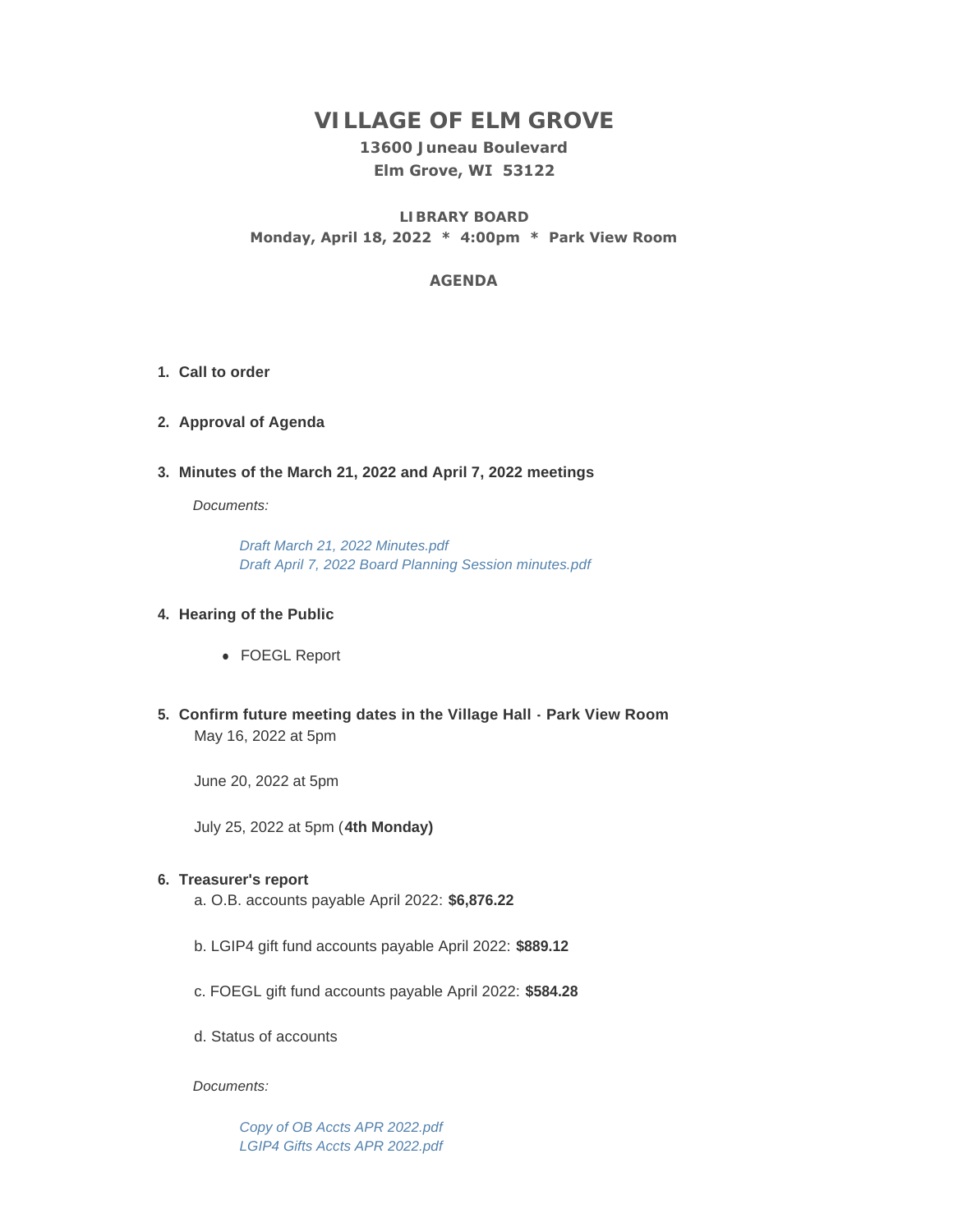*[FOEGL GIFTS Accts APR 2022.pdf](https://elmgrovewi.org/AgendaCenter/ViewFile/Item/11735?fileID=18689) [3.2022 lib rev.pdf](https://elmgrovewi.org/AgendaCenter/ViewFile/Item/11735?fileID=18691) [3.2022 lib exp.pdf](https://elmgrovewi.org/AgendaCenter/ViewFile/Item/11735?fileID=18692) [Library cash 2022 March.pdf](https://elmgrovewi.org/AgendaCenter/ViewFile/Item/11735?fileID=18693) [3.2022 lib gift rev.pdf](https://elmgrovewi.org/AgendaCenter/ViewFile/Item/11735?fileID=18694) [3.2022 lib gift exp.pdf](https://elmgrovewi.org/AgendaCenter/ViewFile/Item/11735?fileID=18695) [2022-Apr-Lib preview3.pdf](https://elmgrovewi.org/AgendaCenter/ViewFile/Item/11735?fileID=18696) [2022--Apr-Lib CC preview.pdf](https://elmgrovewi.org/AgendaCenter/ViewFile/Item/11735?fileID=18716)*

## **Director's report 7.**

- a. Library statistics, programming and activity report
- b. Youth report
- c. Gifts (no gifts)

*Documents:*

*[EG Library Activity Report 4-2022.pdf](https://elmgrovewi.org/AgendaCenter/ViewFile/Item/11736?fileID=18697) [Youth Report March 2022.pdf](https://elmgrovewi.org/AgendaCenter/ViewFile/Item/11736?fileID=18698) [Freeman online article re Kids Choice.pdf](https://elmgrovewi.org/AgendaCenter/ViewFile/Item/11736?fileID=18699) [Elm Grove Library April 2022 School Newsletter \(1\).pdf](https://elmgrovewi.org/AgendaCenter/ViewFile/Item/11736?fileID=18700) [Director report 4-18-2022.pdf](https://elmgrovewi.org/AgendaCenter/ViewFile/Item/11736?fileID=18717)*

### **Old business 8.**

a. Update on facilities assessment progress and plans

### **New business 9.**

- a. Allowable Costs worksheet
- b. Trustee handbook chapter 14: The Library Board and the Open Meetings Law

#### *Documents:*

*[Memo 3-2022 regarding Allowable Costs Worksheet Instructions for Bridges 2023](https://elmgrovewi.org/AgendaCenter/ViewFile/Item/11733?fileID=18664)  budget.pdf [Draft completed allowable costs worksheet 3-25-2022.pdf](https://elmgrovewi.org/AgendaCenter/ViewFile/Item/11733?fileID=18665) [2016TrusteeEssentials.pdf](https://elmgrovewi.org/AgendaCenter/ViewFile/Item/11733?fileID=18666)*

#### **Convene into closed session 10.**

Convene into closed session pursuant to WSS Section 19.85 [1][c] to consider employment, promotion, compensation or performance evaluation data of any public employee over which the governmental body has jurisdiction or exercises responsibility, **regarding employee compensation.** May reconvene into open session to take action on items discussed in closed session.

#### **Reconvene into open session 11.**

**Adjournment 12.**